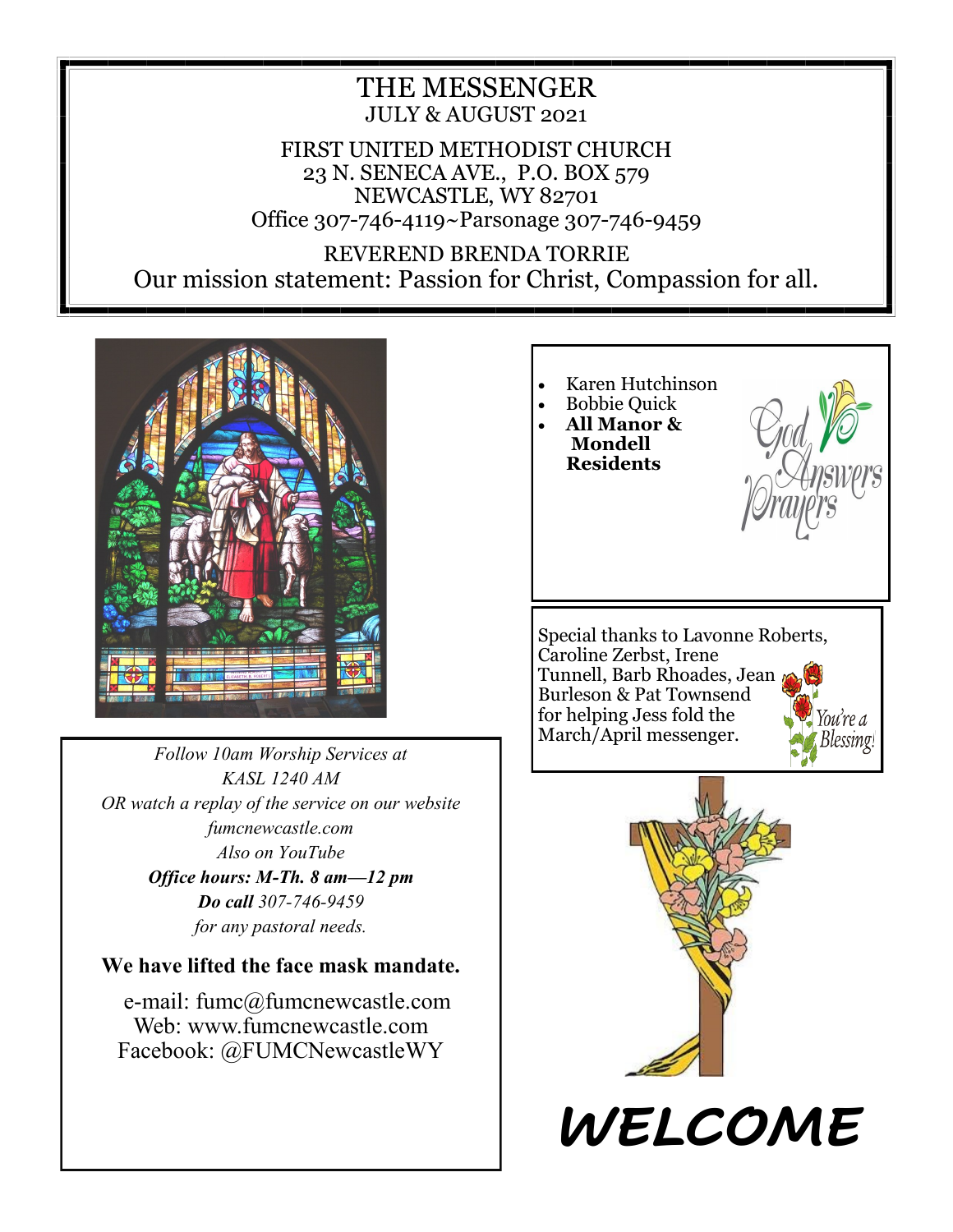# **WORSHIP**

# **Worship music plan…**

After much consideration, in concert with Administrative Council, our own Lynda Russell and feedback from many others, we have come up with a music plan for Sundays. The plan is to continue using two worship videos during worship as we have done. Our closing hymn will be a congregational hymn, accompanied by Lynda. Folks have reported enjoying the hymns sung in different arrangements and from different genres of music. To be hospitable to all worshiper's music styles, we will now celebrate in this way.

**Children's Sunday School** We are on hiatus until the fall and I am looking forward to being with you again! Remember to invite friends to join us! Thank you Noah, Isabel, Sophie and Keaton…..you all have blessed me, each in your own special way! Love from Ms. Elaine

#### **Fellowship is back on!**

We will all do our part in bringing pre-packaged goodies to the church to share with one another. With washed hands, serving gloves and masked faces, let's take turns being servants to one another, for the time being.

## **COMMUNITY**

### **GiGi's Closet**

GiGi's Closet has seen an increase in visitors/shoppers happy to find clothing items for themselves and families!

GiGi's is looking for volunteers to help on July 14th. If you can, please call Irma Fouch (307-746- 9708).

**GiGi's Kids closet** is also looking for someone to take over Mary Ragland position as she will be moving away.

#### **GiGi's will be open:**

9 am—1 pm July 14 & 28 August 11 & 25

## **Office Hours**

Jess is in the office to help you: Days: Monday-Thursday Hours: still 8:00 am-noon Jess@fumcnewcastle.com

#### **Thank you!**

Thank you to all who donated items! The B.R.E.A.D. **Office** is so very grateful!